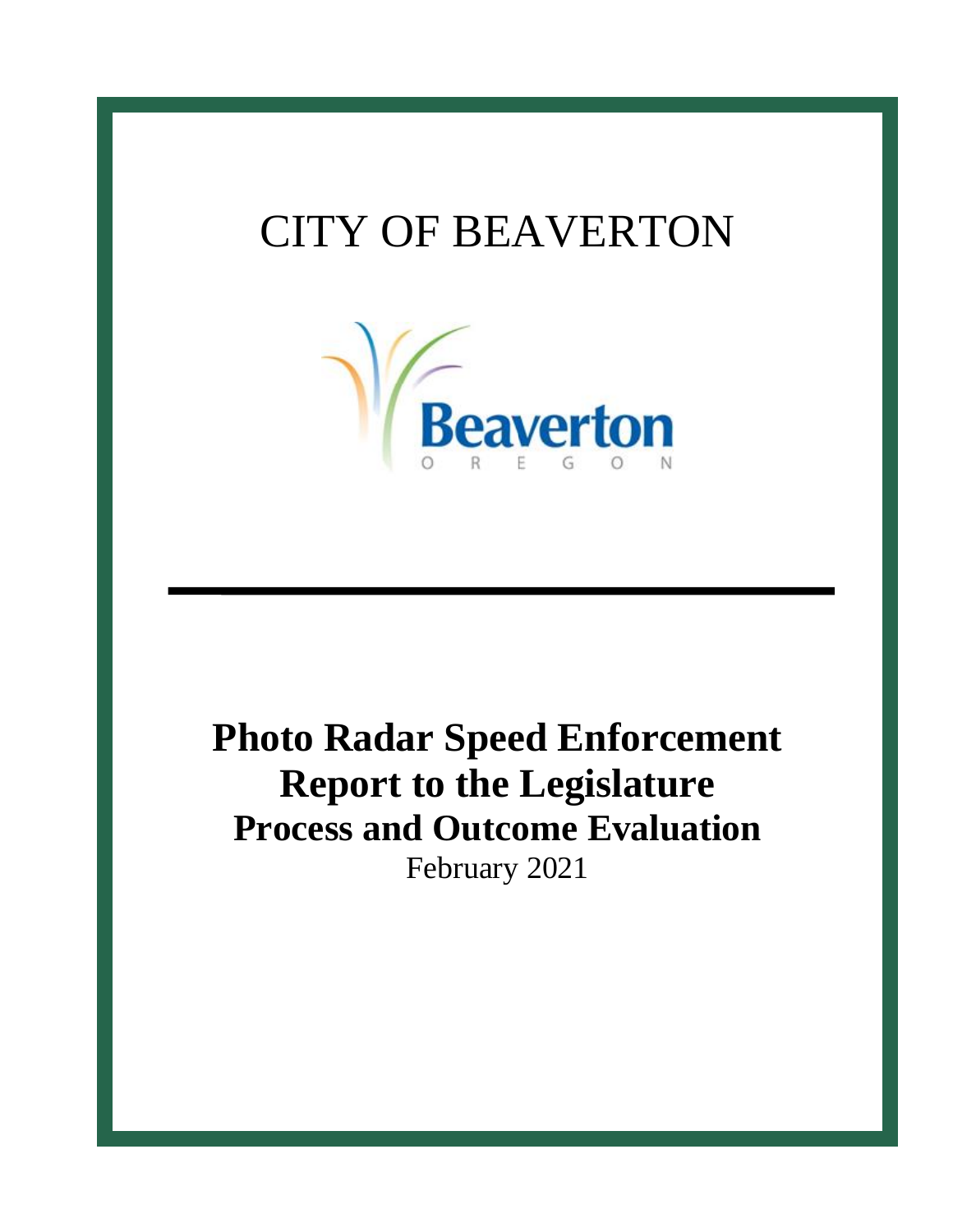# **Photo Radar Speed Enforcement Report to the Legislature Process and Outcome Evaluation**

# **City of Beaverton February 2021**

**Project Manager** Steve Schaer, Lieutenant

**Program Coordinators** Peggy Porath Jennifer Dawud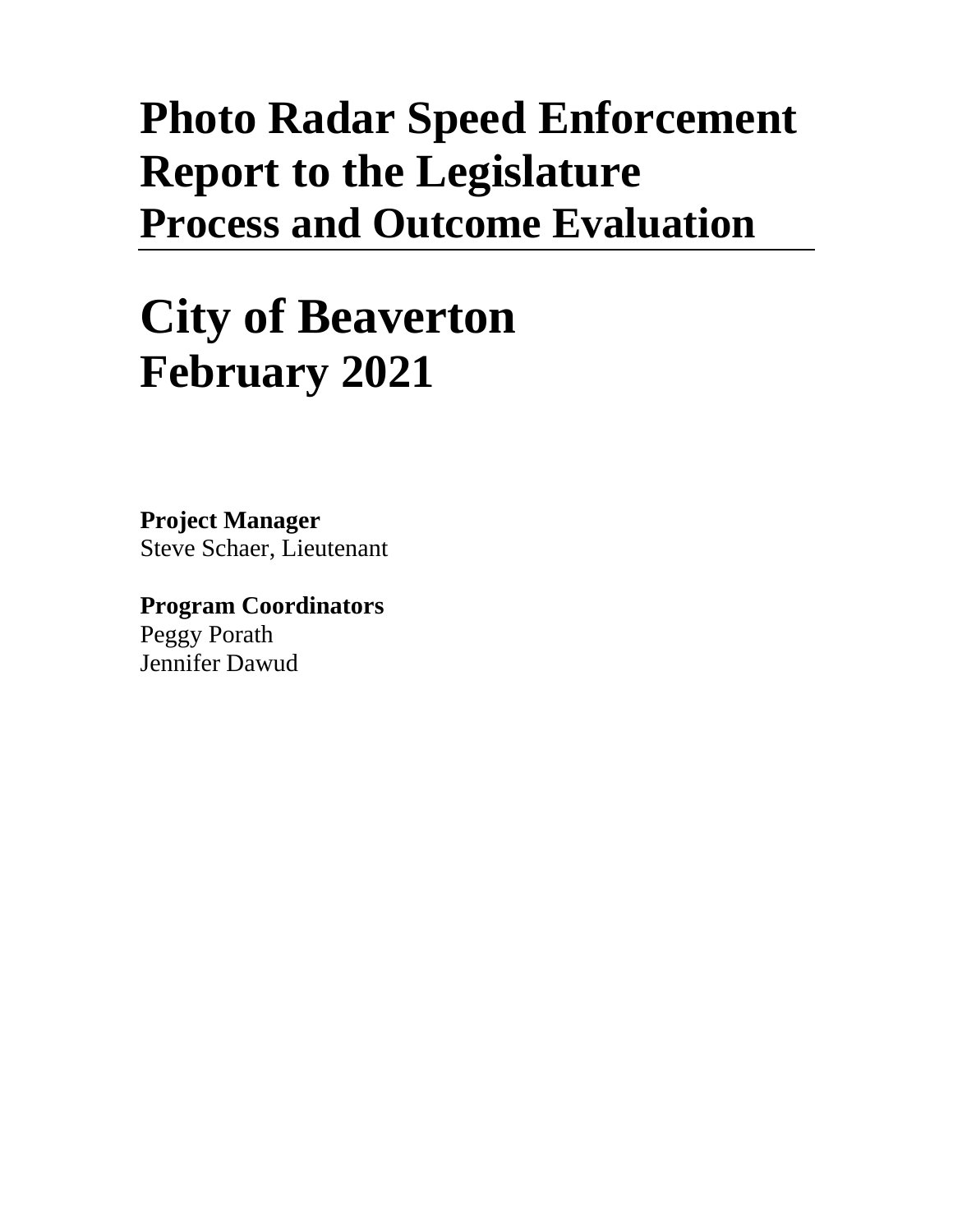# **Table of Contents**

| ORS $810.438(3)(a)$                                                                |  |
|------------------------------------------------------------------------------------|--|
|                                                                                    |  |
|                                                                                    |  |
|                                                                                    |  |
| D. Residence of Beaverton Photo Radar Violators 4                                  |  |
| III. Degree of Public Acceptance of the Use of Photo Radar 5<br>ORS 810.438 (3)(b) |  |
| IV. Process of Administration of the Use of Photo Radar  6<br>ORS $810.438(3)(c)$  |  |
|                                                                                    |  |
|                                                                                    |  |
| <b>C. Municipal Court Processing of Photo Radar </b> 7                             |  |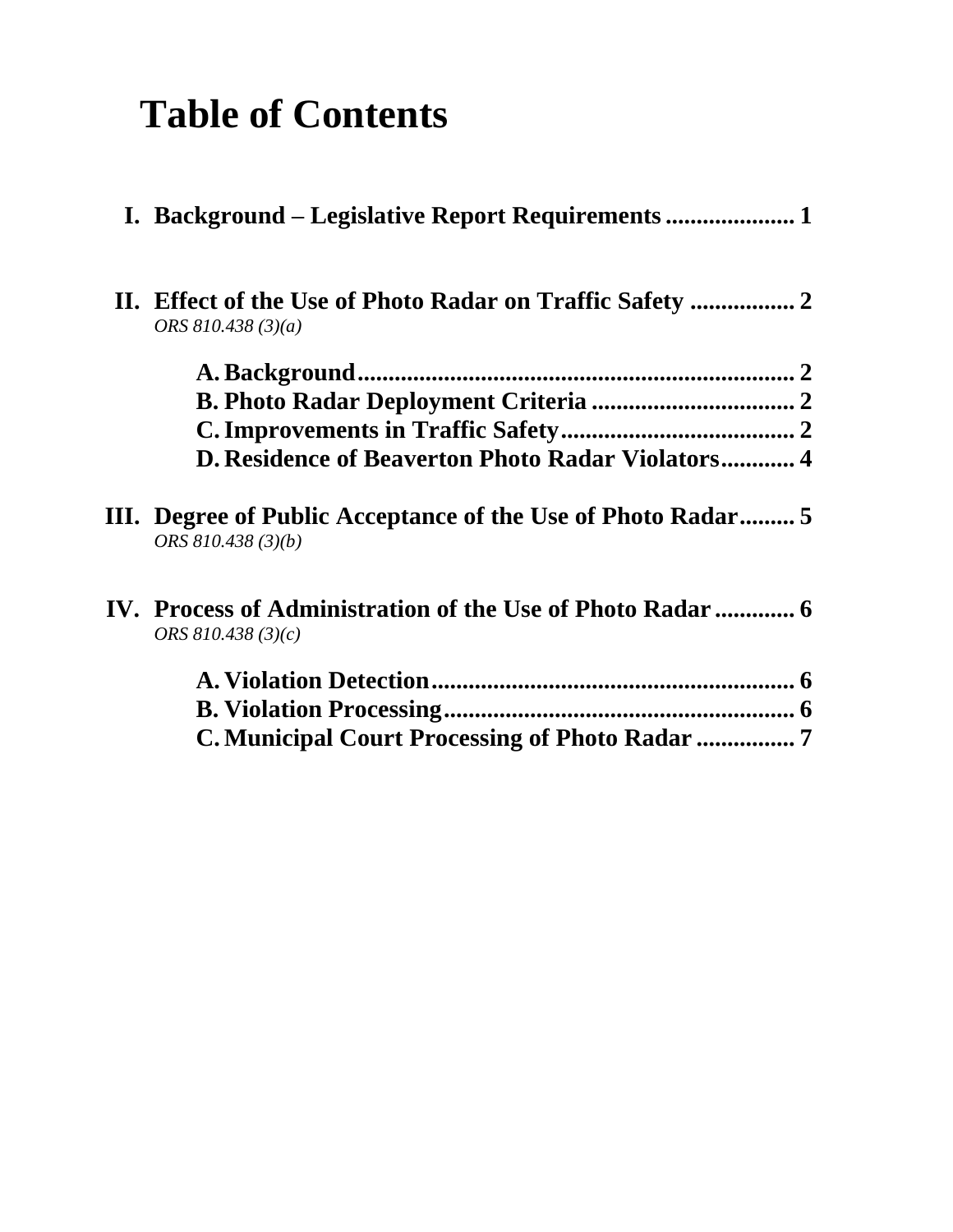# **I. Background – Legislative Report Requirements**

Oregon Revised Statute (ORS) 810.438 was amended in 2005 to require cities using photo radar equipment to conduct a process and outcome evaluation for the legislature once each biennium. The law reads as follows:

*(3) A city that operates a photo radar system under this section shall, once each biennium, conduct a process and outcome evaluation for the purposes of subsection (4) of this section that includes:*

*(a) The effect of the use of the photo radar system on traffic safety; (b) The degree of public acceptance of the use of the photo radar system; and*

- *(c) The process of administration of the use of the photo radar system.*
- *(4) By March 1 of each odd-numbered year, each city that operates a photo radar system under this section shall present to the Legislative Assembly the process and outcome evaluation conducted by the city under subsection (3) of this section. [1995 c.579 §1; 1997 c.280 §1; 1999 c.1071 §1; 2005 c.686 §3; 2007 c.634 §1; 2010 c.30 §9; 2011 c.545 §66; 2015 c.138 §25]*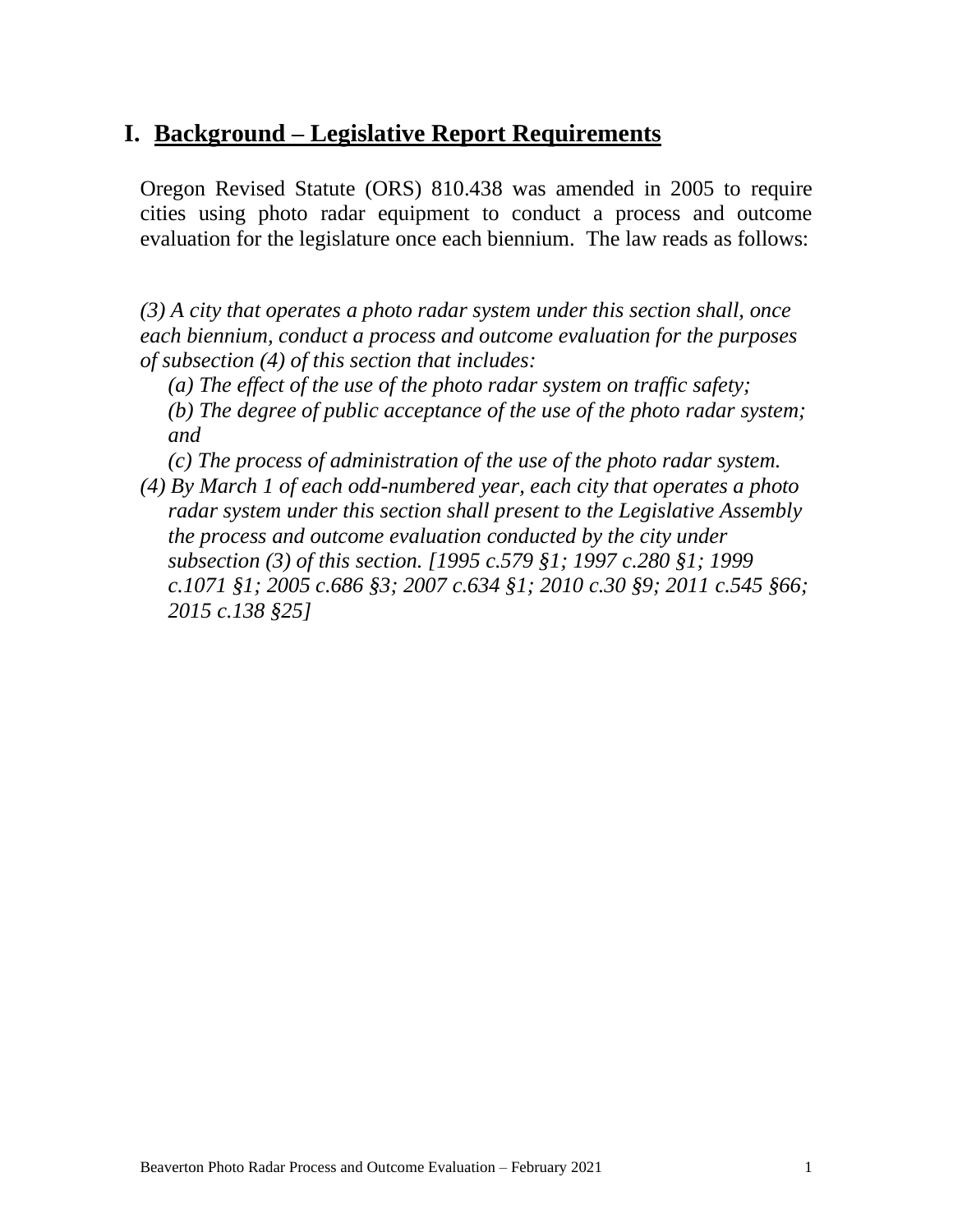# **II. Effect of the Use of Photo Radar on Traffic Safety**

*ORS 810.438 (3)(a)*

## **A.Background**

Photo radar is a speed enforcement tool operated by trained police officers in a marked police vehicle. When radar detects a speeding vehicle, a camera takes a photograph of the driver and the vehicle license plate. A reader board mounted on the photo speed van displays the vehicle's speed to the driver. A citation is then mailed to the registered owner of the vehicle.

The City of Beaverton along with the City of Portland received authority from the 1995 Oregon State Legislature to conduct a two-year test of photo radar. After the successful test phase, the Legislature extended the use of photo radar. The City is now in its 26th fiscal year of operation with the program, and it has become a cornerstone of Beaverton's efforts to reduce speeding throughout the City.

# **B. Photo Radar Deployment Criteria**

The Beaverton City Council directs the Police Department to spend 20% of their operating time in school zones, 35% in neighborhoods, and 45% of their time on major streets determined by the City Council to have been negatively impacted by speeding. Locations are selected using the following criteria: history of excessive speeding, risk for traffic crashes, source of citizen complaints, mixed use of the roadway (pedestrians, bicyclists, automobiles), special circumstances such as construction zones, and use by emergency vehicles.

# **C.Improvements in Traffic Safety**

The program has been very successful in reducing speeds in Beaverton neighborhoods. When the program was first introduced in the City, Beaverton conducted traffic safety studies to determine its effectiveness. Traffic engineers collected speed data on select streets prior to the City's use of photo radar (1995). This data was compared to speed data after the introduction of photo radar (1996) on the same streets. Traffic engineers were careful to look both at streets where the speed van technology was used and not used and to compare the differences. The comparison results demonstrated:

■ The percentage of vehicles exceeding 30 mph (more than five mph) over the posted speed limit) declined by 28% on streets with photo radar and increased by 16% on the streets without photo radar.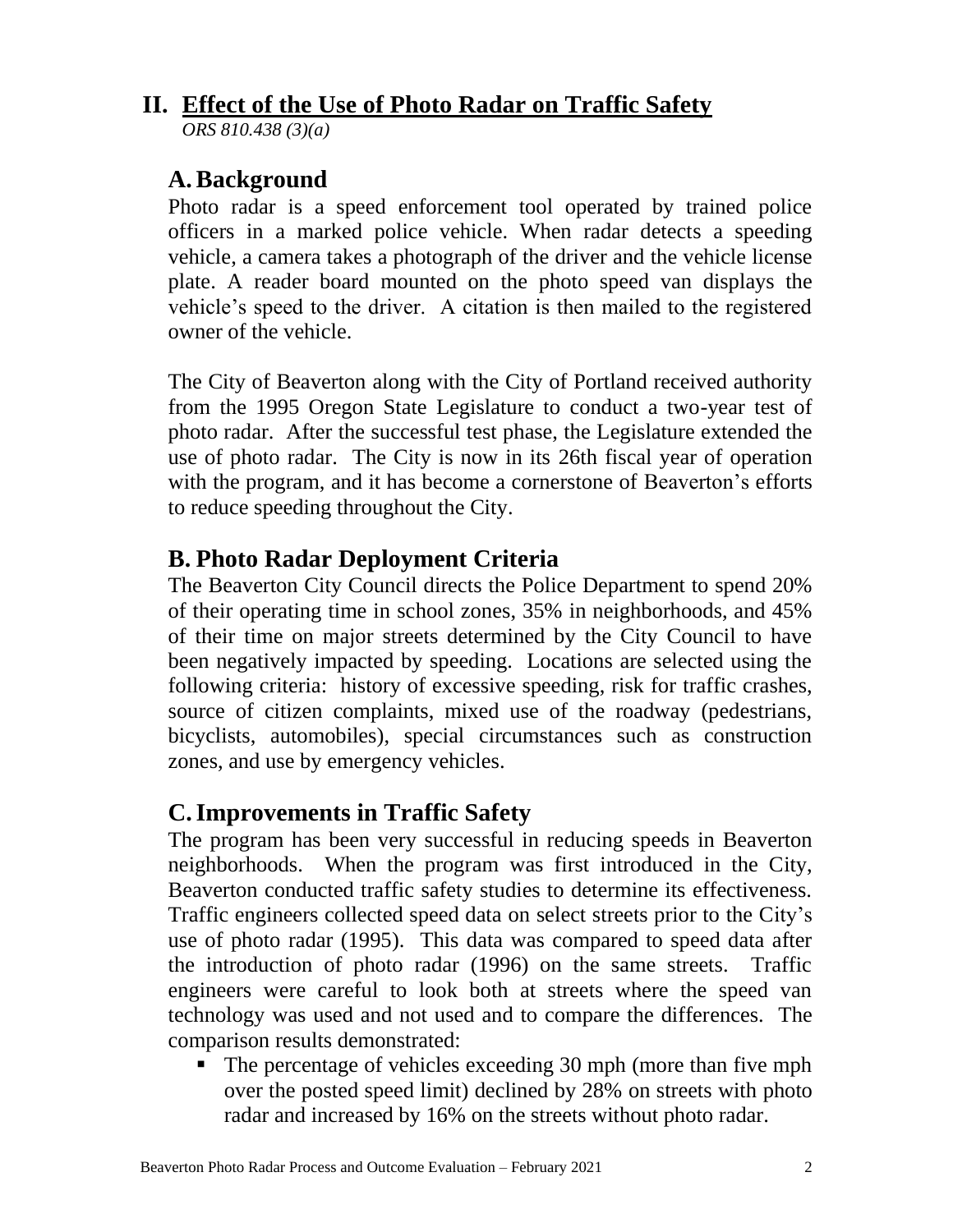■ Average speeds decreased on the streets with photo radar by 1.6% and increased by 2.7% on the streets without photo radar.

In the second study conducted in April 1996, Beaverton engineers collected speed data on streets using photo radar and from the other streets using no photo radar on the same day. The engineers collected the speed data from the same streets one week later when photo radar was not deployed on any of the streets. The study results showed that photo radar reduced speeds significantly.

- Thirty-nine percent fewer vehicles exceeded 30 mph on the streets with photo radar than on the streets without photo radar during week one. Forty-five percent fewer vehicles exceeded 30 mph on the streets with photo radar than on the streets without photo radar during week two.
- Average speeds on the streets with photo radar were 4.6% lower than on streets without photo radar in week one and 5.4% lower in week two.

Today the photo radar program has proven itself to be consistent and reliable. The table below highlights program numbers from 2003 through 2020. In mid-October 2004 the City expanded the program by adding a second speed van. In March 2014 the photo radar vans and detection systems were upgraded to the current generation technology.

In July 2018, the city switched vendors for photo radar enforcement. For several months of 2018 there was no photo speed enforcement due to the switch of vendors and equipment.

|                                                  | $\bullet$<br>Average<br>2003-2018 | 2019      | 2020    |
|--------------------------------------------------|-----------------------------------|-----------|---------|
| Hours of Enforcement                             | 5,681                             | 3,848     | 2,909   |
| <b>Vehicles Monitored</b>                        | 1,397,613                         | 1,251,970 | 753,013 |
| <b>Violations Captured</b>                       | 10,947                            | 9,159     | 9,496   |
| <b>Citations Issued</b>                          | 6,796                             | 4,599     | 4,719   |
| Violations per 100000<br>Vehicles                | 7.8                               | 7.3       | 12.6    |
| Violations Hour of<br>Enforcement                | 1.92                              | 2.38      | 3.26    |
| <b>Average Amount OVER</b><br>Posted Speed Limit | 12.2                              | 13.10     | 13.06   |

 *Photo Radar Speed Enforcement Program Statistics 2003 -2020*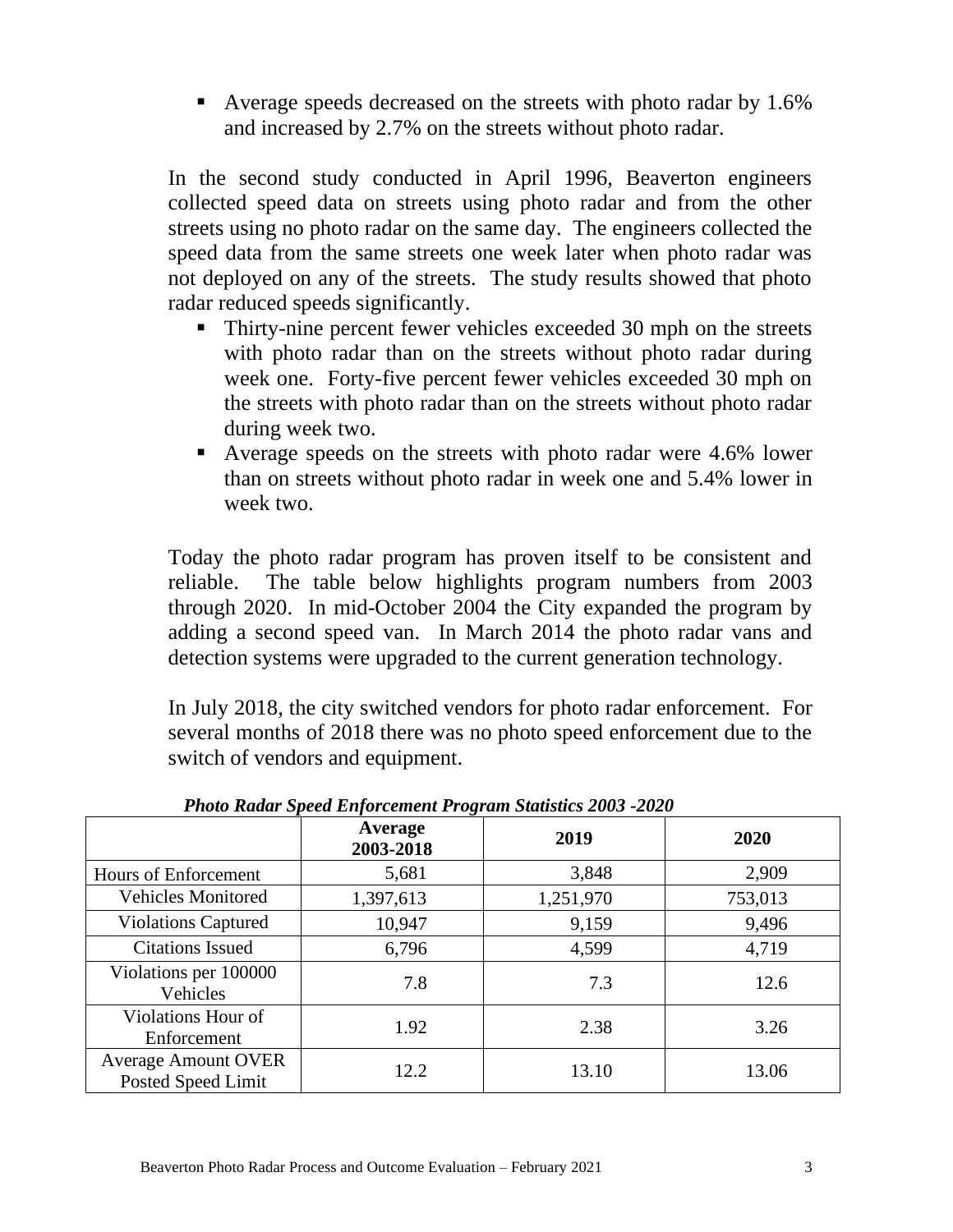#### **D. Residence of Beaverton Photo Radar Violators**

The majority of speeders detected by Beaverton's photo radar vans do not live in the City of Beaverton. The City has tracked this number over the years and it remains consistent. On average, *78% of speeders detected by the City's photo radar vans do not live in Beaverton. During the current biennium, over 70% of the violations were by non-Beaverton Residents.* Similar to the City's experience with the photo red light program, it is a constant challenge to attempt to modify driving behavior when so many drivers pass through our City.

#### **III. The Degree of Public Acceptance of the Use of Photo Radar**  *ORS 810.438 (3)(b)*

The City of Beaverton has conducted several different public opinion surveys over the years, both prior to using photo speed enforcement and after its introduction. The City hired Davis & Hibbits, Inc. to conduct the surveys. The results have been very consistent and demonstrate that Beaverton's photo radar program is strongly favored by Beaverton residents.

In September of 1995, Beaverton residents were surveyed to gauge their support for photo radar speed enforcement and their preferences for its use. The following outlines support for the use of photo radar prior to the City's use of the technology.

#### **Question: How acceptable is the use of photo radar in the following?**

#### **Response: Very or somewhat acceptable.**

In 2021, we asked the same question.

#### **Question: How acceptable is the use of photo radar in the following?**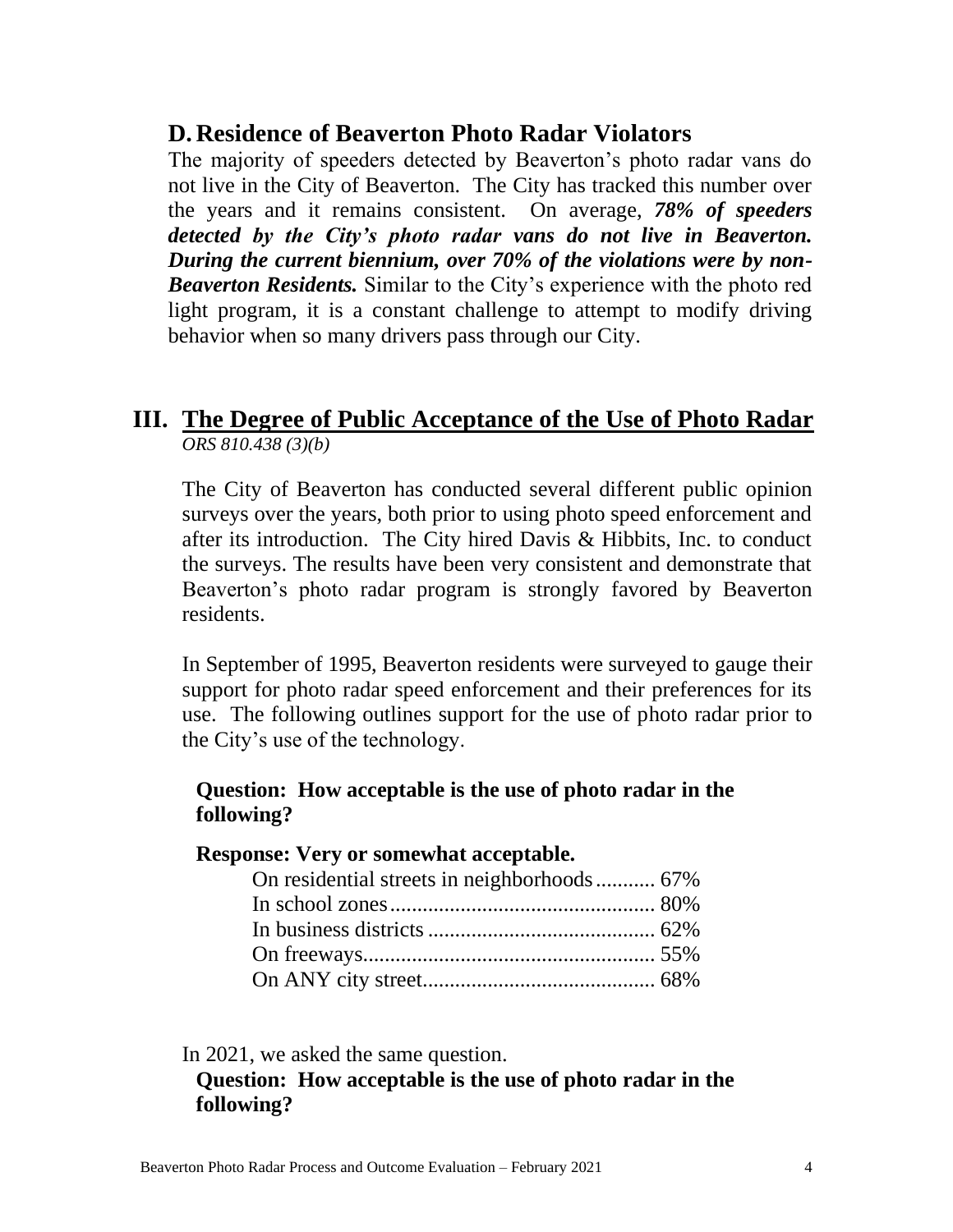#### **Response: Very or Fairly acceptable.**

Over the years, the City has asked citizens for their views on how the photo radar program is working. In 2021 52% of the residents believe the program is working very well or fairly well. Only 25% or survey respondents do not believe the Cities photo speed enforcement works at all.

The opportunity for public comment is available via the city website, city council meetings, police traffic hotline phone number and directly to the photo enforcement program coordinator. Feedback remains mostly positive.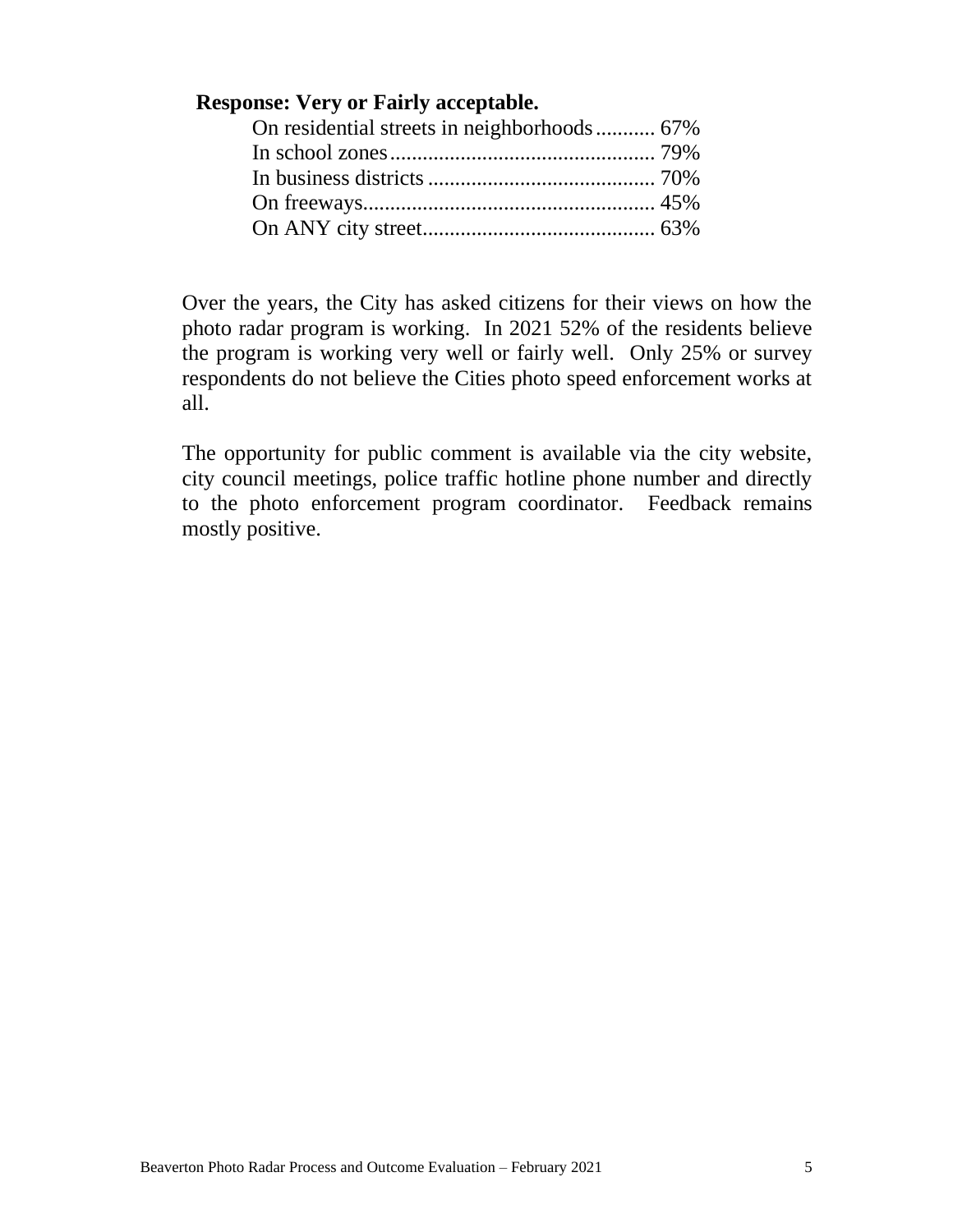#### **IV. The Process of Administration of the Use of Photo Radar** *ORS 810.438 (3)(c)*

The administrative process for the use of photo radar speed enforcement encompasses many components. The steps for issuing a citation consist of: violation detection, violation processing, quality control checks, review and approval by the photo radar police officer, and finally citation creation and mailing. Intertwined in these steps are the city's compliance with legislative requirements dictated in ORS 810.438 and 810.439. After citations are issued they fall under the jurisdiction of Beaverton's Municipal Court.

### **A. Violation Detection**

Beaverton has a well established photo radar program with 26 fiscal years of operating experience. An officer operates the photo radar van when violations are detected. The police officer maintains an observation log at each deployment and takes notes of each violation. The police officer also maintains a check list for each deployment to document that they are following all of the technical procedures. Four photographs are captured for each incident: the vehicle approaching the photo radar van, the vehicle passing the van, a close-up of the driver's face, and a close-up of the vehicle's license plate. In addition, the vehicle's speed is displayed on a reader board mounted on the van, so the driver has an immediate notification of their speed.

### **B. Violation Processing**

Violations captured with the photo radar van are transmitted via the Internet to the City's vendor, Conduent. Conduent looks at the images, identifies a violator's plate number and sends a request to the Oregon Department of Motor Vehicles (DMV) for the registered owner information. The DMV electronically sends back the registered owner's information to Conduent. The violation information containing details from the violation (such as location, date, time, direction of travel, speed, etc.) are reviewed by the operator along with the registered owner information. The operating police officer also cross-checks the data with their own observational notes from the deployment. The police officer is able to review the information over a web site and decide whether or not a citation should be created. If the officer approves the violation to become a citation, Conduent then mails the citation along with the photographs to the registered owner. This process from violation to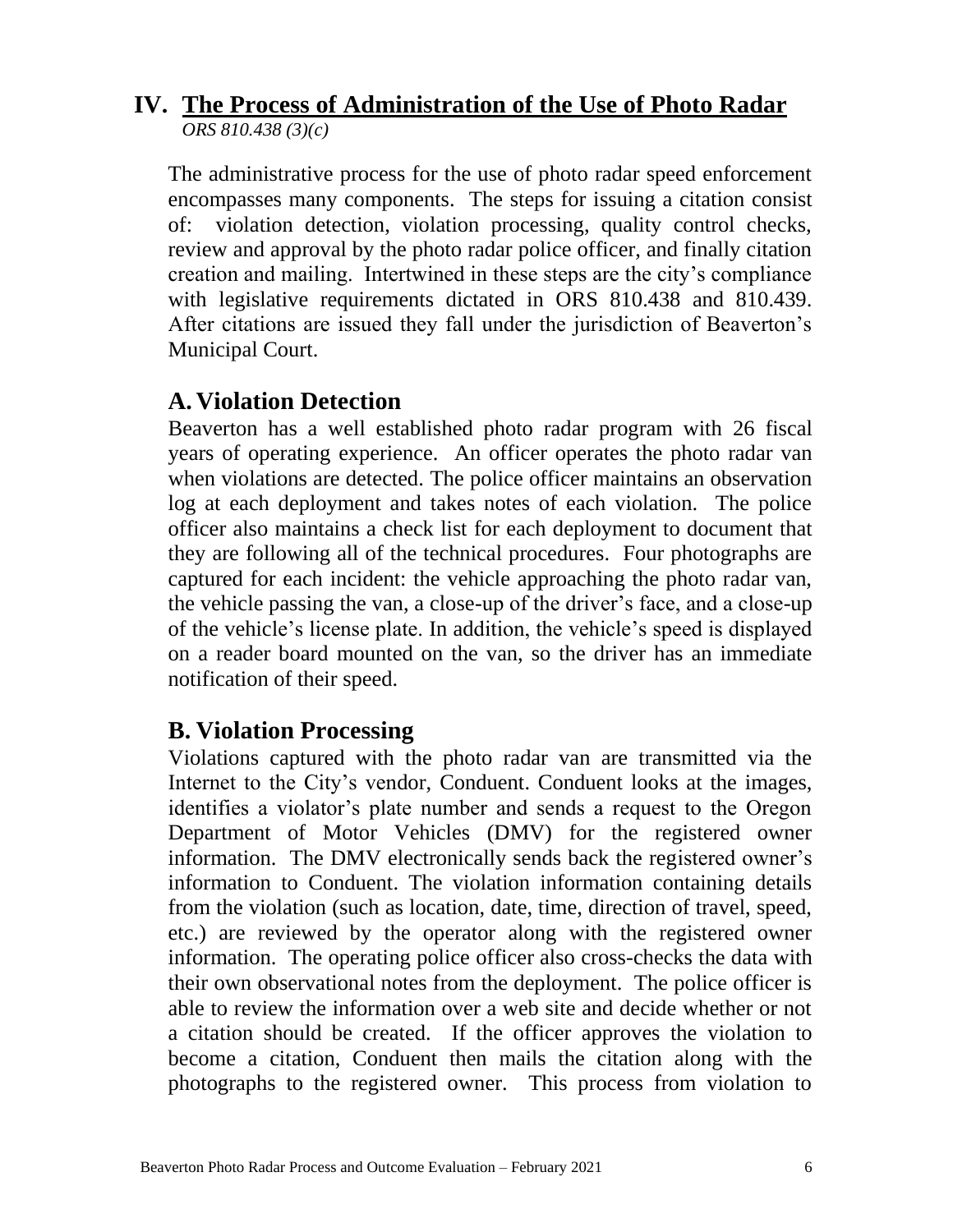citation mailing occurs within six business days in compliance with Oregon law.

The registered owner then has at least 30 days to respond to the citation. They are afforded all of the same rights as a defendant would have with any traffic violation. Once the citation has been created and mailed, the defendant now enters our justice system and their photo radar speeding citation is processed through the City's Municipal Court.

# **C.Municipal Court Processing of Photo Radar**

The City of Beaverton has the first paperless Municipal Court in the nation. This accomplishment has streamlined the City's citation processing and increased the court's overall efficiency. A violator receiving a photo radar citation has all of the same rights and options as anyone with a traffic violation issued from an officer stop, with the addition of the Certificate of Innocence/Certificate of Non-Liability form.

An important component of Oregon's photo radar statute is that the citation is issued to the *registered owner* of the vehicle. Oregon law requires drivers to maintain their updated address information with the DMV. The presumption in Oregon on photo radar citations, as with parking tickets, is that the registered owner of the vehicle is the driver at the time of the violation. The onus is on the registered owner to provide evidence if they were not the driver at the time of the violation, through the process of completing a Certificate of Innocence or Certificate of Non-Liability form.

The majority of people who receive photo radar citations plead no contest and are convicted. Less than one quarter of the violations result in a dismissal due to completion of a Certificate of Innocence/Non-Liability form. The following chart highlights the outcomes of photo radar citations issued in Beaverton from January 2004 - December 2018.

| <b>Outcome of Citation</b>                   | <b>Number</b> | <b>Percent of Total</b> |
|----------------------------------------------|---------------|-------------------------|
| Convicted                                    | 72,618        | 68.1%                   |
| Dismissed—Certificate of Innocence           | 18,368        | 17.2%                   |
| Dismissed—Certificate of Non Liability       | 5,002         | 4.7%                    |
| Dismissed—Includes Traffic School Diversion  | 9,761         | 9.1%                    |
| Pending *as of the 2017/2018 biennium report | 822           | .8%                     |
| Other                                        | 116           | $.1\%$                  |
|                                              | 106,687       | 100.0%                  |